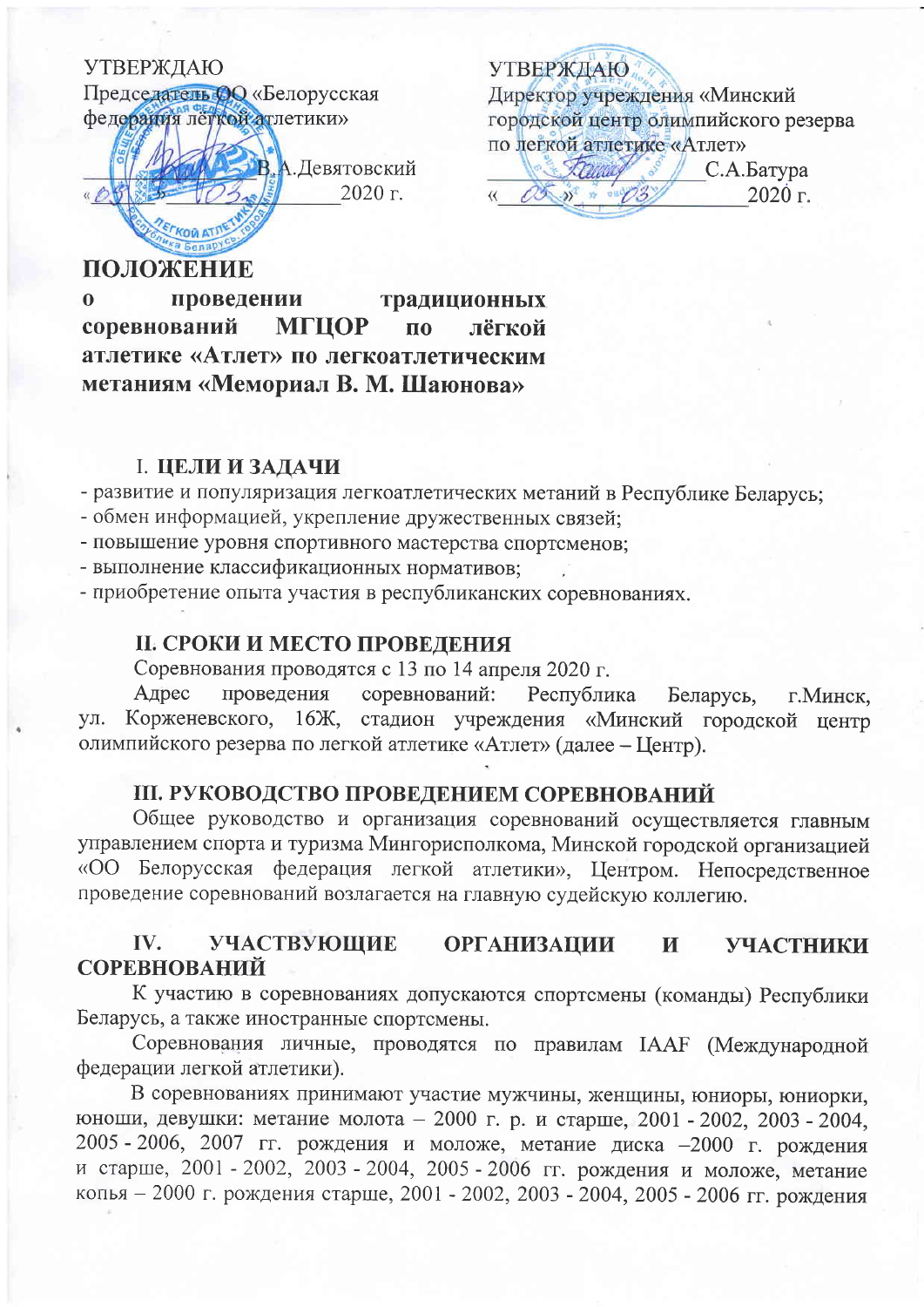и моложе, толкания ядра - 2000 г. рождения и старше, 2001 - 2002, 2003 - 2004, 2005 - 2006 гг. рождения и моложе.

Состав команды - неограничен, 1 тренер, 1 представитель. Участники соревнований должны иметь свои нагрудные номера.

### **V. ПРОГРАММА СОРЕВНОВАНИЙ**

 $q \pi n q$ 

Участвующие виды: метание диска, метание копья, метание молота, толкание

| Приезд спортивных делегаций                                 |
|-------------------------------------------------------------|
| 12.00-16.00 - официальные тренировки                        |
| 10.00 - торжественное открытие (на церемонию открытия       |
| приглашаются 4 человека от команды)                         |
| 10.00 - 16.00 соревнования (метание молота и толкание ядра) |
| 10.00 - 16.00 соревнования (метание диска и метание копья)  |
| Награждение проводится после окончания видов                |
| 16.30 - церемония закрытия соревнований                     |
| Отъезд спортивных делегаций                                 |
|                                                             |

### **VI. ПОРЯДОК ПОДАЧИ ЗАЯВОК НА УЧАСТИЕ**

Подтверждение об участии спортсменов (команд) просим сообщить до 2 апреля 2020 г. За спортсменов (команд), не подтвердившие участие и прибывшие на соревнования, оргкомитет ответственность за размещение не несёт.

До 6 апреля просим выслать техническую заявку на спортсменов (команд) по следующей форме: номер участника, фамилия, имя, дата рождения, вид разряд, тренер, (обязательно). Заявки принимаются **ТОЛЬКО** программы. в электронном виде Excel. Присылать на E-mail: atlet by@tut.by по образцу соревнований (фамилия и имя указывать кириллицей республиканских и латинскими буквами согласно паспорта). Прием документов 12 апреля 2020 г. с 12.00 до 16.00 по адресу: 220064 г. Минск, ул. Корженевского, 16 ж, МГЦОР по легкой атлетике «Атлет». Тел./факс: +375 17 379 - 63 - 97 учебно-спортивный отлел. моб. +375 29 760 - 44 - 29.

Проезд: автобус № 53, троллейбус № 27, 51 от станции «Дружная»;

троллейбус № 19 от станции метро «Институт культуры»;

автобус № 28, 30с, 97, 104, 114с, 134с от станции метро «Малиновка» до остановки завод «Транзистор», пер. Корженевского.

### VII. НАГРАЖДЕНИЕ

Победители соревнований награждаются кубками, ценными призами. медалями и дипломами.

Призеры соревнований награждаются медалями и дипломами. В отдельных видах программы будут разыграны специальные призы.

### **VIII. УСЛОВИЯ ФИНАНСИРОВАНИЯ**

спортсменов (команд) командированию  $3a$ счет Bce расходы  $\overline{10}$ средств командирующих организаций.